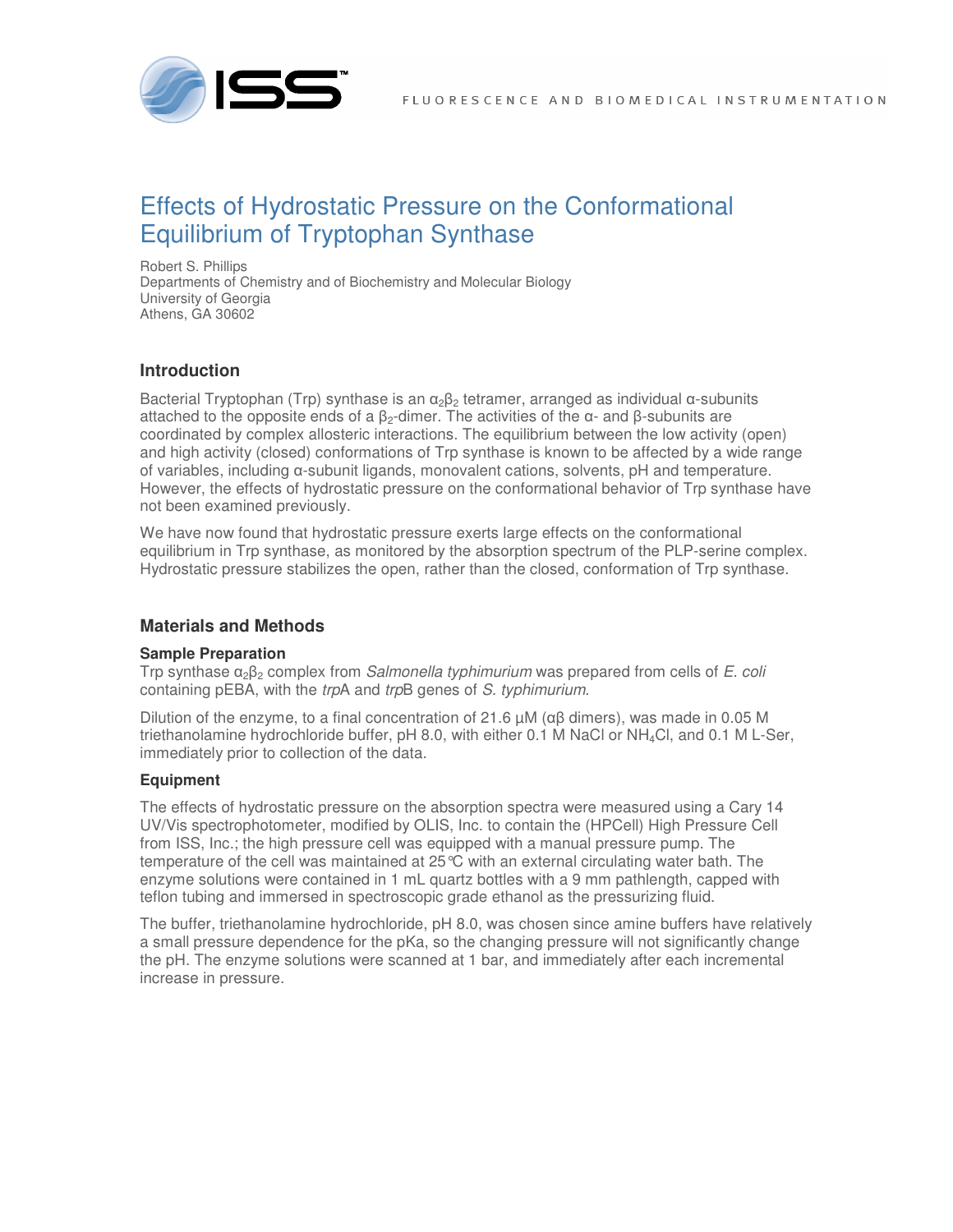

Figure 1. Absorption spectra of the complex of Trp synthase with L-Ser in the presence of 0.1 M NaCl with pressure increasing from 1 to 1500 bar.

TA buffer blank at 1 bar was used to obtain a baseline reading. The total time to measure the spectra through the range of pressures was approximately one hour. The spectra were analyzed by global analysis using the GlobalWorks program obtained from OLIS, Inc.

#### **Results**

Figure 1 shows the effect of increasing hydrostatic pressure from 1 bar to 1500 bar on the absorption spectrum of the complex of Trp synthase with L-Ser in the presence of 0.1 M NaCl. There is a dramatic increase in the absorption of the 423 nm species, corresponding to the open conformation, as the pressure is increased from 1 to 1500 bar.

There are isosbestic points at 376 and 467 nm, indicating that the equilibrium involves only two major species. The changes in the spectra in Figure 1 in the 350 to 550 nm region are fully reversible upon release of pressure.

The small increase in absorbance below 350 nm is not reversible and is probably due to slow formation of pyruvate by β-elimination of L-serine during the experiment. The equilibrium constant at each pressure,  $K_p$  is logarithmically proportional to the applied pressure (Figure 1, inset).

The spectral data in Figure 1 were fitted by global analysis to Equations 1 and 2, where  $K_p$  is the equilibrium constant at pressure p,  $K_0$  is the equilibrium constant at 0 bar,  $\Delta V_0$  is the volume change for the reaction,  $A_0$  is the absorbance at 0 bar,  $A_p$  is the absorbance at pressure p, and  $A_\infty$ is the absorbance at infinite pressure. The global fit gives a  $K_0$  for L-serine aldimine formation of 0.12  $\pm$  0.01 at 25 °C, in excellent agreement with the K<sub>eq</sub> value of 0.11 at 25 °C calculated from the published thermodynamic parameters obtained from thermal analysis.

Global analysis also provides the  $\Delta V_0$  for the reaction, -126 ± 2 mL/mol. The calculated spectra of the components from global analysis are shown as the dotted lines in Figure 1. The effect of increasing hydrostatic pressure on the spectra of the Trp synthase L-Ser complex with 0.1 M  $NH<sub>4</sub>Cl$  is similar; however, higher pressures of between 1-2 kbar are required to see a significant